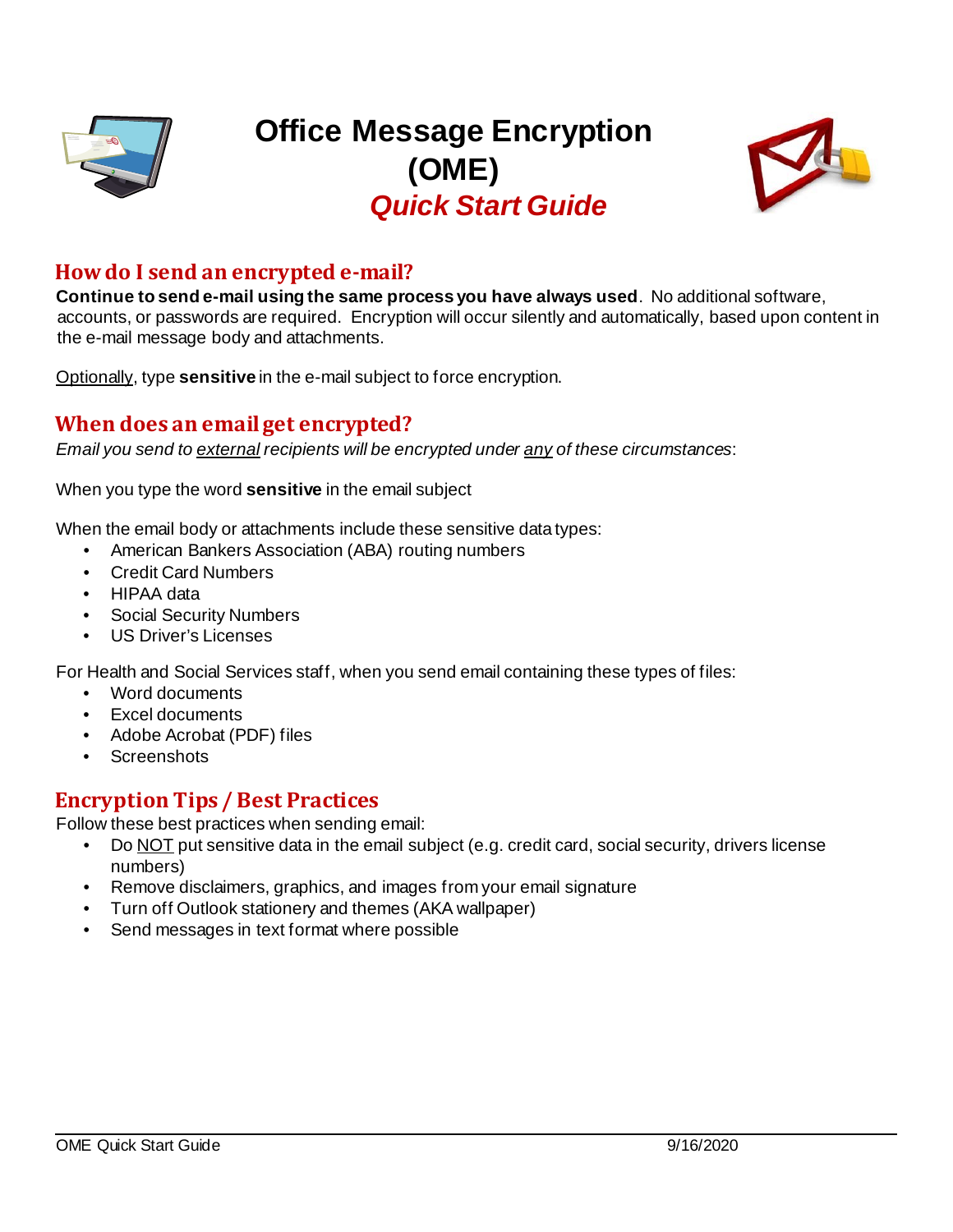# **How does the external recipient open the encrypted e-mailfrom a Desktop/Browser?**

External recipients can open the encrypted message by:

1. Downloading the attached message (message.html)



2. Open the downloaded message, which will appear at the bottom of your screen



3. Select "Use a one-time passcode"



- 4. Retrieve the one-time passcode from the email indicated on the screen
- 5. Enter the one-time passcode in the field indicated on the display screen



6. Click Continue to view the email and any attachments